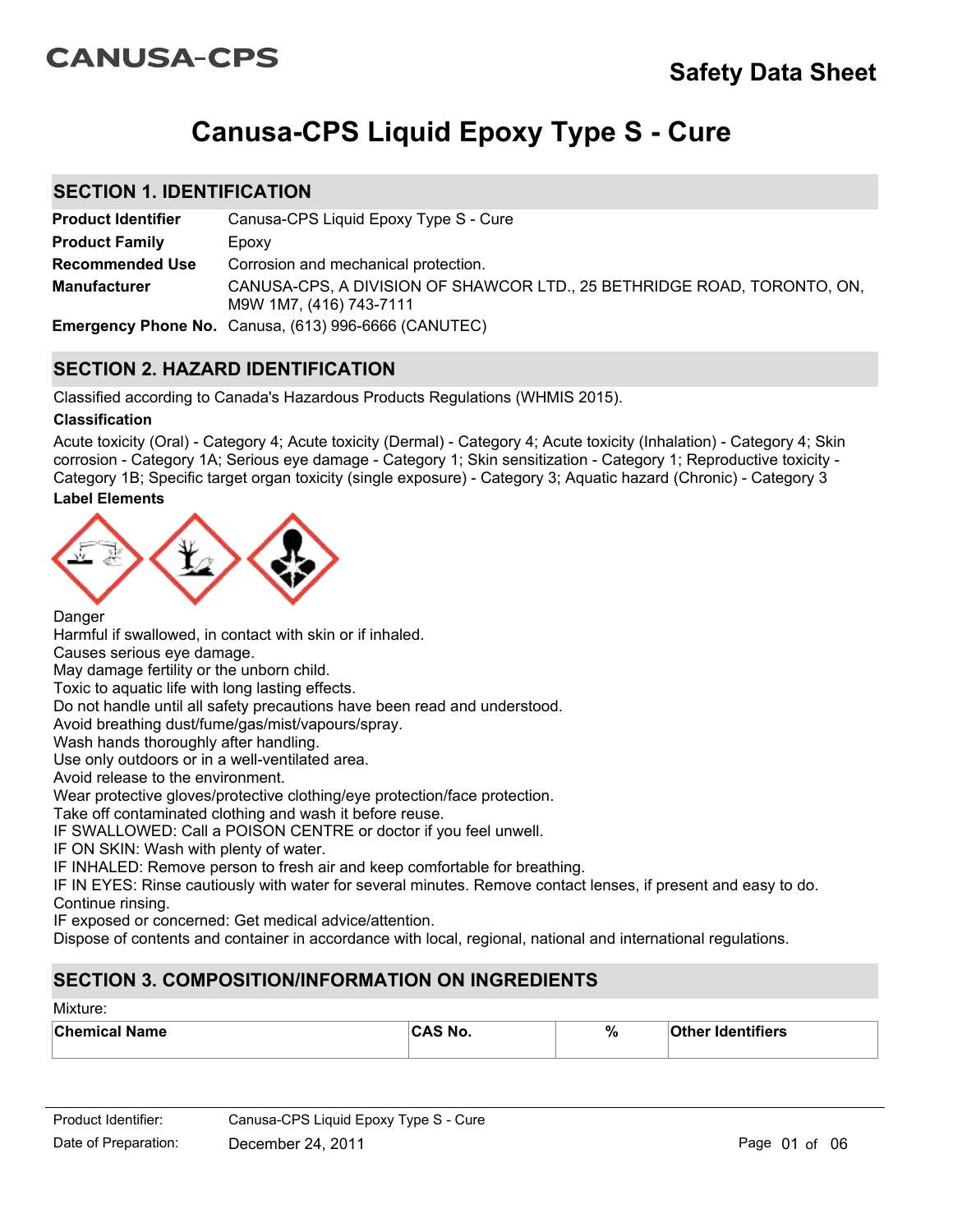| Formaldehyde, polymer with 1,3-dimethylbenzene  | 26139-75-3     | $20 - 35$ |  |
|-------------------------------------------------|----------------|-----------|--|
| Benzyl alcohol                                  | $100 - 51 - 6$ | $5 - 20$  |  |
| 1,2-DIAMINOCYCLOHEXANE                          | 694-83-7       | $5 - 20$  |  |
| Ethylenediamine, N-(3-(trimethoxysilyl)propyl)- | 1760-24-3      | $1 - 5$   |  |
| Amines, polyethylenepoly-                       | 68131-73-7     | $1 - 5$   |  |
| Phenol, 2,4,6-tris(dimethylaminomethyl)-        | $90 - 72 - 2$  | $1 - 5$   |  |
| Tetraethylenepentamine                          | 112-57-2       | $0.1 - 1$ |  |
| Ethylenediamine                                 | 107-15-3       | $0.1 - 1$ |  |
| Hexamethylenediamine                            | 124-09-4       | $0.1 - 1$ |  |
| Salicylic acid                                  | 69-72-7        | $0.1 - 1$ |  |

# **SECTION 4. FIRST-AID MEASURES**

### **First-aid Measures**

### **Inhalation**

Move to fresh air. If symptoms persist seek medical attention.

### **Skin Contact**

Take off contaminated clothing, shoes and leather goods (e.g. watchbands, belts). Immediately wash gently and thoroughly with lukewarm, gently flowing water and mild soap for 15-20 minutes.

### **Eye Contact**

Immediately rinse the contaminated eye(s) with lukewarm, gently flowing water for 15-20 minutes, while holding the eyelid(s) open. Get medical attention.

### **Ingestion**

Do not induce vomiting. Immediately call a Poison Centre or doctor.

# **SECTION 5. FIRE-FIGHTING MEASURES**

### **Extinguishing Media**

### **Suitable Extinguishing Media**

Carbon dioxide, dry chemical powder, appropriate foam, water spray or fog.

### **Specific Hazards Arising from the Product**

Oxides of carbon and nitrogen; carboxylic acids; aldehydes.

#### **Special Protective Equipment and Precautions for Fire-fighters**

Do not use direct stream of water.

Self-contained breathing apparatus and full protective clothing.

# **SECTION 6. ACCIDENTAL RELEASE MEASURES**

#### **Personal Precautions, Protective Equipment, and Emergency Procedures**

Eliminate all ignition sources if safe to do so. Use the personal protective equipment recommended in Section 8 of this safety data sheet.

### **Environmental Precautions**

Do not allow into any sewer, on the ground or into any waterway.

### **Methods and Materials for Containment and Cleaning Up**

Contain and soak up spill with absorbent that does not react with spilled product. Dispose of in compliance with applicable legislation.

# **SECTION 7. HANDLING AND STORAGE**

## **Precautions for Safe Handling**

**Conditions for Safe Storage**

Wear appropriate PPE.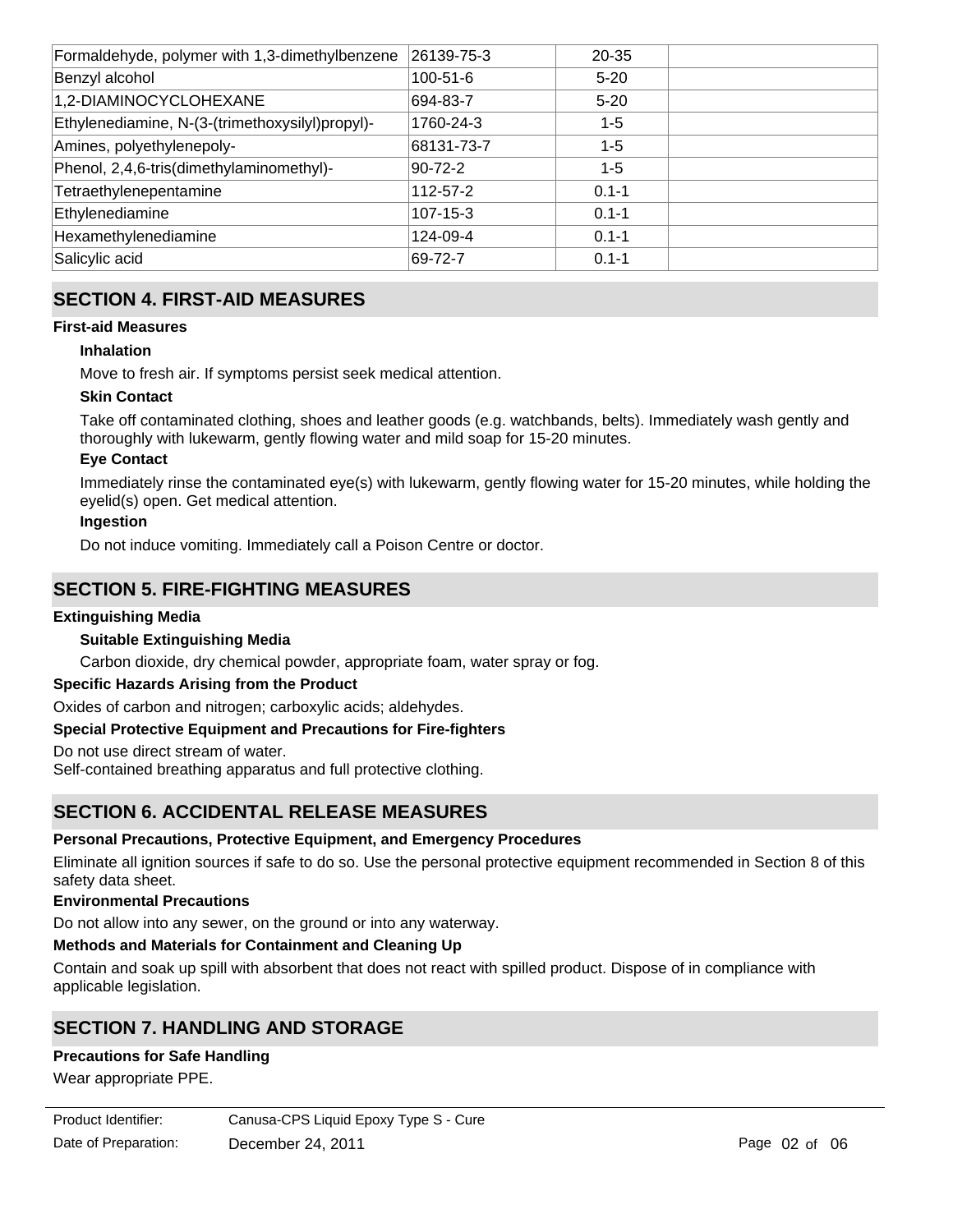### **Conditions for Safe Storage**

Store in an area that is: cool, dry. Adequate general ventilation is recommended; local ventilation if in a confined or restricted area.

# **SECTION 8. EXPOSURE CONTROLS/PERSONAL PROTECTION**

#### **Control Parameters**

|                      | <b>ACGIH TLV®</b>         |             | <b>OSHA PEL</b>           |                | <b>AIHA WEEL</b> |            |
|----------------------|---------------------------|-------------|---------------------------|----------------|------------------|------------|
| <b>Chemical Name</b> | <b>TWA</b>                | <b>STEL</b> | <b>TWA</b>                | <b>Ceiling</b> | 8-hr TWA         | <b>TWA</b> |
| Benzyl alcohol       | <b>Not</b><br>established |             | <b>Not</b><br>established |                | 10 ppm           |            |
| Ethylenediamine      | $10$ ppm A4               |             | <b>Not</b><br>established |                |                  |            |

### **Appropriate Engineering Controls**

General ventilation is usually adequate. Use local exhaust ventilation, if general ventilation is not adequate to control amount in the air.

#### **Individual Protection Measures**

### **Eye/Face Protection**

Wear chemical safety goggles. Wear chemical safety goggles and face shield when contact is possible.

#### **Skin Protection**

Wear chemical protective clothing e.g. gloves, aprons, boots.

Suitable materials are: butyl rubber, Viton®, neoprene rubber. The following materials should NOT be used: natural rubber, nitrile rubber.

#### **Respiratory Protection**

Wear a NIOSH approved air-purifying respirator with an organic vapour cartridge.

# **SECTION 9. PHYSICAL AND CHEMICAL PROPERTIES**

### **Basic Physical and Chemical Properties**

| Appearance                      | Amber.                    |
|---------------------------------|---------------------------|
| <b>Odour</b>                    | Ammonia-like              |
| рH                              | > 7                       |
| Relative Density (water $= 1$ ) | 1.025                     |
| <b>Solubility</b>               | Slightly soluble in water |
| <b>Other Information</b>        |                           |
| <b>Physical State</b>           | Liquid                    |

# **SECTION 10. STABILITY AND REACTIVITY**

### **Possibility of Hazardous Reactions**

Hazardous polymerizations will not occur.

### **Incompatible Materials**

Avoid strong acids and oxidizers.

#### **Hazardous Decomposition Products**

Oxides of carbon and nitrogen. Carboxylic acids. Aldehydes.

# **SECTION 11. TOXICOLOGICAL INFORMATION**

### **Likely Routes of Exposure**

Inhalation; skin contact; eye contact; ingestion.

#### **Acute Toxicity**

| Product Identifier:  | Canusa-CPS Liquid Epoxy Type S - Cure |
|----------------------|---------------------------------------|
| Date of Preparation: | December 24, 2011                     |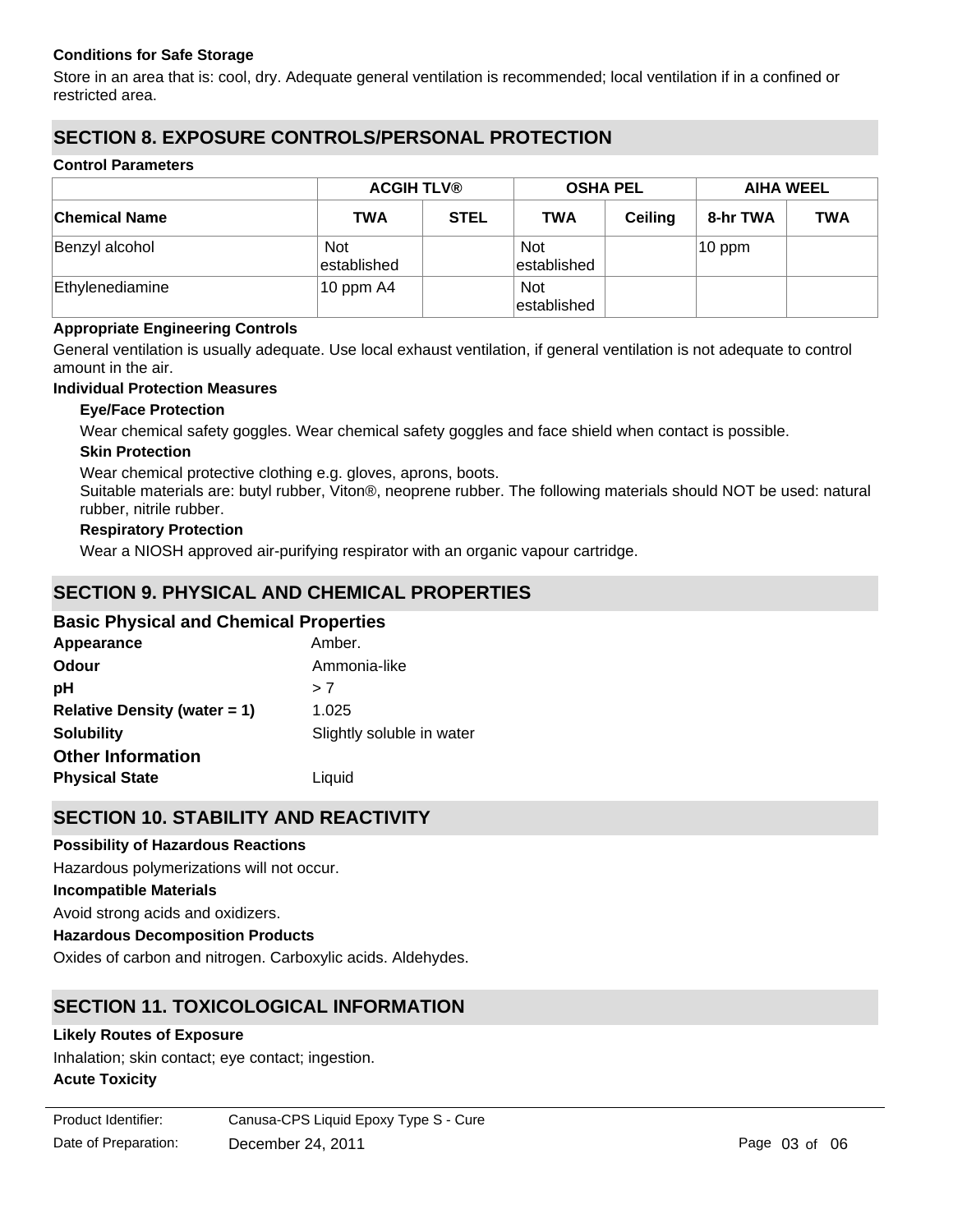| <b>Chemical Name</b>                               | <b>LC50</b>                                                | LD50 (oral)           | LD50 (dermal)             |
|----------------------------------------------------|------------------------------------------------------------|-----------------------|---------------------------|
| Benzyl alcohol                                     | $> 4168 - 5400$ mg/m3 (rat)<br>(4-hour exposure) (aerosol) | 1230-1580 mg/kg (rat) | < 5250 mg/kg (guinea pig) |
| Ethylenediamine,<br>N-(3-(trimethoxysilyl)propyl)- |                                                            | 2413 mg/kg (rat)      | 2009 mg/kg (rat)          |
| Tetraethylenepentamine                             |                                                            | 3990 mg/kg (rat)      | 660 mg/kg (rabbit)        |
| Ethylenediamine                                    | 300 mg/m3 (mouse)                                          | 1160 mg/kg (rat)      | 657 mg/kg (rabbit)        |
| Hexamethylenediamine                               |                                                            | 750 mg/kg (rat)       | 1110 mg/m3 (rabbit)       |
| $\mathbf{1,}$<br>2-DIAMINOCYCLOHEXANE              |                                                            | 4556 mg/kg (rat)      |                           |
| Salicylic acid                                     |                                                            | 480 mg/kg (mouse)     | 2000 mg/kg (rat)          |
| Phenol, 2,4,<br>6-tris(dimethylaminomethyl)-       |                                                            | 1200-2169 mg/kg (rat) | 1280 mg/kg (rat)          |

# **Skin Corrosion/Irritation**

Repeated or prolonged exposure can irritate or burn the skin.

# **Serious Eye Damage/Irritation**

May cause severe irritation and burns.

### **STOT (Specific Target Organ Toxicity) - Single Exposure**

### **Inhalation**

May cause irritation. May damage contacted tissue and produce scarring.

### **Skin Absorption**

May cause irritation. May cause burns. May cause allergic reaction.

### **Ingestion**

Harmful if swallowed.

## **Respiratory and/or Skin Sensitization**

Sensitization may occur following exposure to the liquid or vapour.

### **Carcinogenicity**

| <b>Chemical Name</b>                               | <b>IARC</b>       | <b>ACGIH®</b>  | <b>NTP</b> | <b>OSHA</b>       |
|----------------------------------------------------|-------------------|----------------|------------|-------------------|
| Benzyl alcohol                                     | <b>Not Listed</b> | Not Listed     | Not Listed |                   |
| Ethylenediamine,<br>N-(3-(trimethoxysilyl)propyl)- | <b>Not Listed</b> | Not designated | Not Listed | Not Listed        |
| Tetraethylenepentamine                             | <b>Not Listed</b> | Not Listed     | Not Listed | <b>Not Listed</b> |
| Amines, polyethylenepoly-                          | Not Listed        | Not Listed     | Not Listed | Not Listed        |
| Formaldehyde, polymer with<br>1,3-dimethylbenzene  | Not Listed        | Not Listed     | Not Listed | Not Listed        |
| Ethylenediamine                                    | <b>Not Listed</b> | IA4            | Not Listed | Not Listed        |
| Hexamethylenediamine                               | Not Listed        | Not designated | Not Listed | Not Listed        |
| 2-DIAMINOCYCLOHEXANE                               | <b>Not Listed</b> | Not designated | Not Listed | Not Listed        |
| Salicylic acid                                     | <b>Not Listed</b> | Not designated | Not Listed | Not Listed        |
| Phenol, 2,4,<br>6-tris(dimethylaminomethyl)-       | <b>Not Listed</b> | Not designated | Not Listed | Not Listed        |

### **Reproductive Toxicity**

### **Development of Offspring**

May harm the unborn child.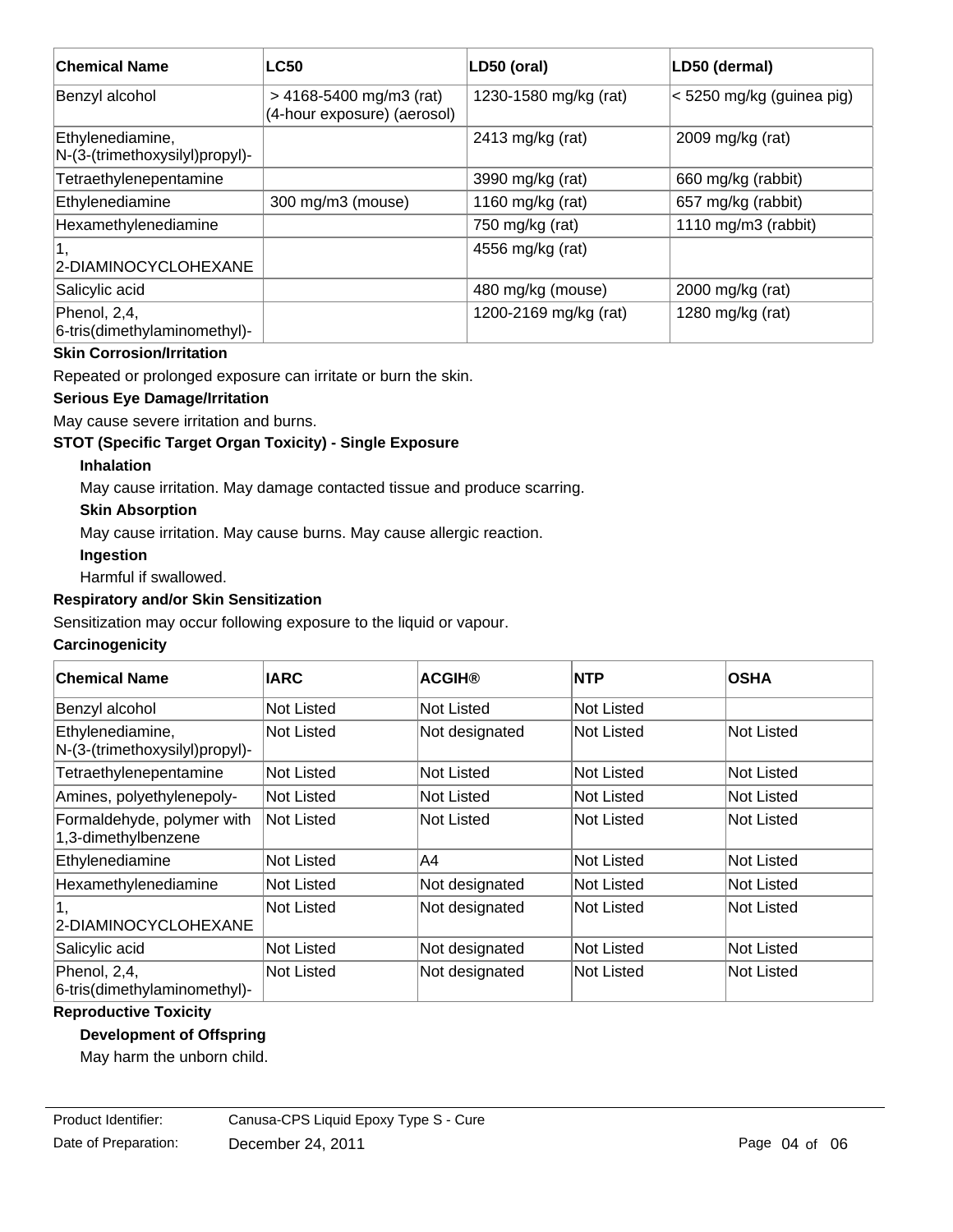# **SECTION 12. ECOLOGICAL INFORMATION**

#### **Ecotoxicity**

May be toxic to aquatic organisms. May cause long-term adverse effects in the aquatic environment. **Acute Aquatic Toxicity**

| <b>Chemical Name</b>                             | <b>LC50 Fish</b>                                                                          | <b>EC50 Crustacea</b>                                                        | <b>ErC50 Aquatic</b><br><b>Plants</b> | ErC50 Algae |
|--------------------------------------------------|-------------------------------------------------------------------------------------------|------------------------------------------------------------------------------|---------------------------------------|-------------|
| Benzyl alcohol                                   | 770 mg/L<br>(Pimephales<br>promelas (fathead<br>minnow); 48-hour;<br>fresh water; static) | mg/L (Daphnia<br>magna (water flea);<br>48-hour)                             |                                       |             |
| Ethylenediamine                                  | 115.7 mg/L<br>(Pimephales<br>promelas (fathead<br>minnow); 96-hour;<br>static)            |                                                                              |                                       |             |
| Salicylic acid                                   |                                                                                           | 870 mg/L (Daphnia<br>magna (water flea);<br>48-hour; fresh water;<br>static) |                                       |             |
| Phenol, 2,4,<br>6-tris<br>(dimethylaminomethyl)- | 180-240<br>(Oncorhynchus<br>mykiss (rainbow<br>trout))                                    |                                                                              |                                       |             |

# **SECTION 13. DISPOSAL CONSIDERATIONS**

### **Disposal Methods**

Dispose of as hazardous waste. Dispose of in compliance with all federal, state, provincial, municipal and local legislation.

# **SECTION 14. TRANSPORT INFORMATION**

| <b>Regulation</b> | UN No. | <b>Proper Shipping Name</b>      | <b>Transport Hazard</b><br>Class(es) | <b>Packing</b><br>Group |
|-------------------|--------|----------------------------------|--------------------------------------|-------------------------|
| Canadian TDG      | 2735   | Amines, Liquid, Corrosive, N.O.S | Class 8                              |                         |

**Special Precautions** Not applicable

#### **Transport in Bulk According to Annex II of MARPOL 73/78 and the IBC Code**

Not applicable

# **SECTION 15. REGULATORY INFORMATION**

#### **Safety, Health and Environmental Regulations**

The regulatory information provided is not intended to be comprehensive. Other local, state, provincial, federal international or country specific regulations may apply to this material.

# **SECTION 16. OTHER INFORMATION**

| <b>NFPA Rating</b>     | Health - 1        | <b>Flammability - 1</b>               | Instability - 0 |               |
|------------------------|-------------------|---------------------------------------|-----------------|---------------|
|                        | <b>Based on</b>   | Benzyl alcohol                        |                 |               |
| <b>SDS Prepared By</b> | SHAWCOR LTD.      |                                       |                 |               |
| Phone No.              | (416) 743-7111    |                                       |                 |               |
| Product Identifier:    |                   | Canusa-CPS Liquid Epoxy Type S - Cure |                 |               |
| Date of Preparation:   | December 24, 2011 |                                       |                 | Page 05 of 06 |